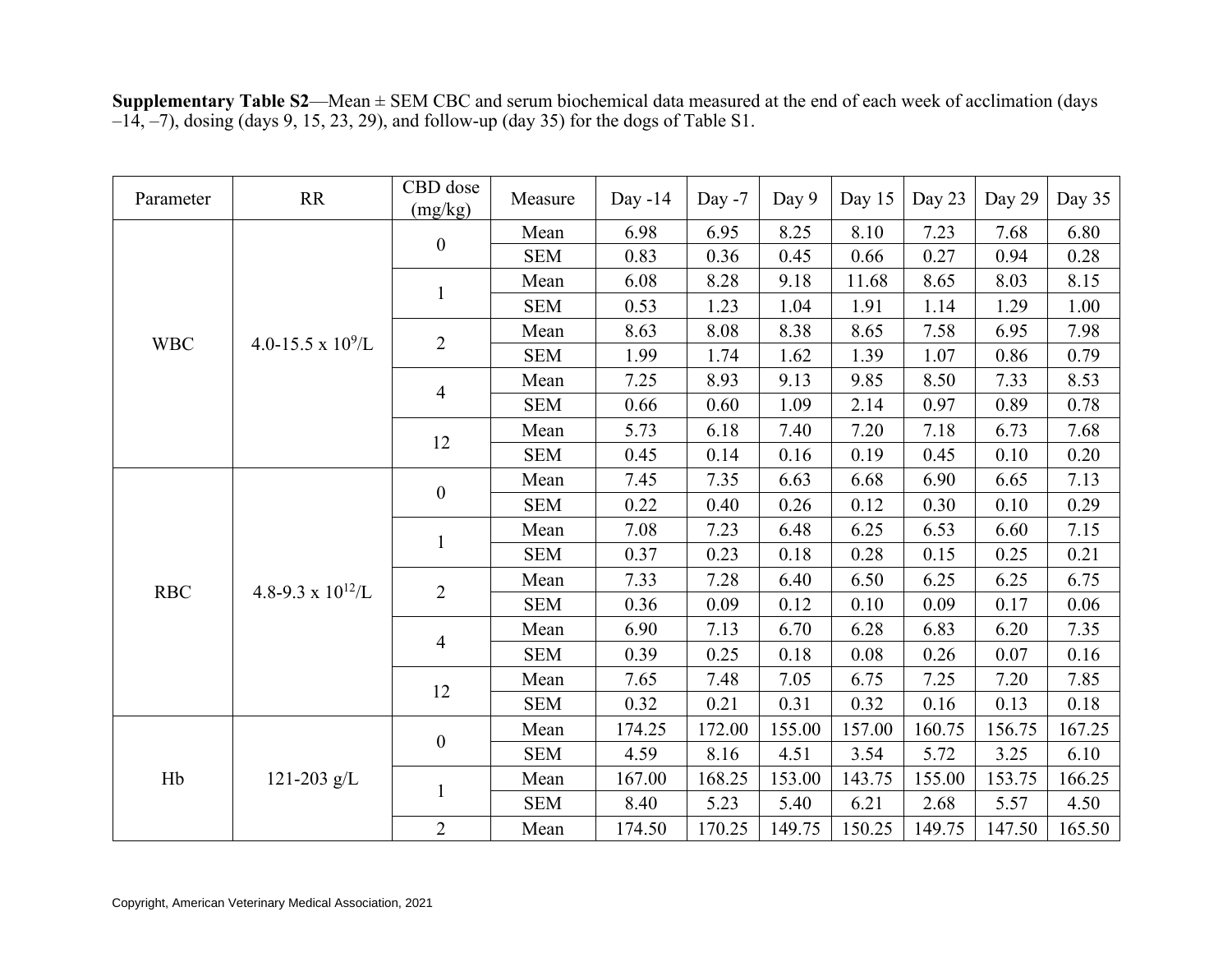|            |          |                          | <b>SEM</b> | 8.11   | 3.75   | 3.64   | 2.87   | 1.75   | 3.97   | 4.99   |
|------------|----------|--------------------------|------------|--------|--------|--------|--------|--------|--------|--------|
|            |          | 4                        | Mean       | 163.25 | 165.25 | 154.50 | 150.00 | 162.00 | 143.75 | 170.00 |
|            |          |                          | <b>SEM</b> | 9.90   | 5.72   | 4.44   | 3.54   | 6.36   | 1.89   | 4.78   |
|            |          | 12                       | Mean       | 181.75 | 175.25 | 167.25 | 164.50 | 171.50 | 170.25 | 183.25 |
|            |          |                          | <b>SEM</b> | 6.12   | 4.31   | 7.55   | 2.53   | 2.78   | 1.31   | 3.20   |
|            |          | $\boldsymbol{0}$         | Mean       | 53.25  | 52.75  | 48.25  | 48.75  | 50.25  | 47.50  | 50.75  |
|            |          |                          | <b>SEM</b> | 1.31   | 2.87   | 1.89   | 1.18   | 2.21   | 0.87   | 2.29   |
|            |          |                          | Mean       | 50.25  | 51.50  | 47.25  | 44.25  | 48.25  | 46.50  | 50.25  |
|            |          | $\mathbf{1}$             | <b>SEM</b> | 2.56   | 1.32   | 1.11   | 2.06   | 0.85   | 1.66   | 1.65   |
|            | 36-60%   | $\overline{2}$           | Mean       | 52.50  | 52.25  | 46.50  | 46.00  | 46.75  | 44.25  | 47.50  |
| Hct        |          |                          | <b>SEM</b> | 2.36   | 0.85   | 1.50   | 0.82   | 0.75   | 1.60   | 0.29   |
|            |          |                          | Mean       | 49.25  | 50.75  | 48.75  | 45.25  | 50.50  | 43.75  | 52.00  |
|            |          | 4                        | <b>SEM</b> | 3.17   | 1.60   | 1.49   | 0.85   | 2.06   | 0.63   | 1.35   |
|            |          |                          | Mean       | 55.00  | 53.75  | 51.75  | 48.50  | 53.75  | 51.50  | 56.00  |
|            |          | 12                       | <b>SEM</b> | 2.45   | 1.11   | 1.89   | 1.94   | 0.63   | 0.65   | 1.22   |
|            |          |                          | Mean       | 71.75  | 71.75  | 72.50  | 72.50  | 72.75  | 71.50  | 70.75  |
|            |          | $\boldsymbol{0}$         | <b>SEM</b> | 0.48   | 0.63   | 1.19   | 0.65   | 0.48   | 0.50   | 0.63   |
|            |          |                          | Mean       | 71.00  | 71.25  | 73.00  | 71.00  | 73.50  | 70.75  | 70.25  |
|            |          | $\mathbf{1}$             | <b>SEM</b> | 0.41   | 0.48   | 0.82   | 0.41   | 0.96   | 0.63   | 0.48   |
|            |          |                          | Mean       | 71.50  | 72.00  | 72.75  | 71.00  | 75.00  | 70.75  | 70.50  |
| <b>MCV</b> | 58-79 fL | $\overline{2}$           | <b>SEM</b> | 0.50   | 0.82   | 1.44   | 0.71   | 1.00   | 0.85   | 0.87   |
|            |          |                          | Mean       | 71.25  | 71.75  | 72.50  | 71.75  | 74.00  | 70.75  | 70.50  |
|            |          | $\overline{\mathcal{A}}$ | <b>SEM</b> | 0.75   | 0.48   | 1.44   | 1.25   | 1.08   | 0.48   | 0.65   |
|            |          |                          | Mean       | 72.00  | 72.25  | 73.50  | 72.50  | 74.25  | 72.25  | 71.75  |
|            |          | 12                       | <b>SEM</b> | 0.71   | 0.48   | 0.65   | 0.65   | 1.18   | 1.25   | 0.63   |
|            |          |                          | Mean       | 23.43  | 23.35  | 23.40  | 23.40  | 23.33  | 23.58  | 23.45  |
|            |          | $\boldsymbol{0}$         | <b>SEM</b> | 0.34   | 0.24   | 0.36   | 0.17   | 0.25   | 0.25   | 0.21   |
|            |          |                          | Mean       | 23.63  | 23.38  | 23.58  | 22.95  | 23.70  | 23.28  | 23.23  |
| <b>MCH</b> | 19-28 pg | $\mathbf{1}$             | <b>SEM</b> | 0.11   | 0.23   | 0.45   | 0.13   | 0.19   | 0.08   | 0.14   |
|            |          |                          | Mean       | 23.83  | 23.43  | 23.40  | 23.25  | 23.88  | 23.55  | 24.60  |
|            |          | $\overline{2}$           | <b>SEM</b> | 0.19   | 0.27   | 0.25   | 0.27   | 0.19   | 0.13   | 0.86   |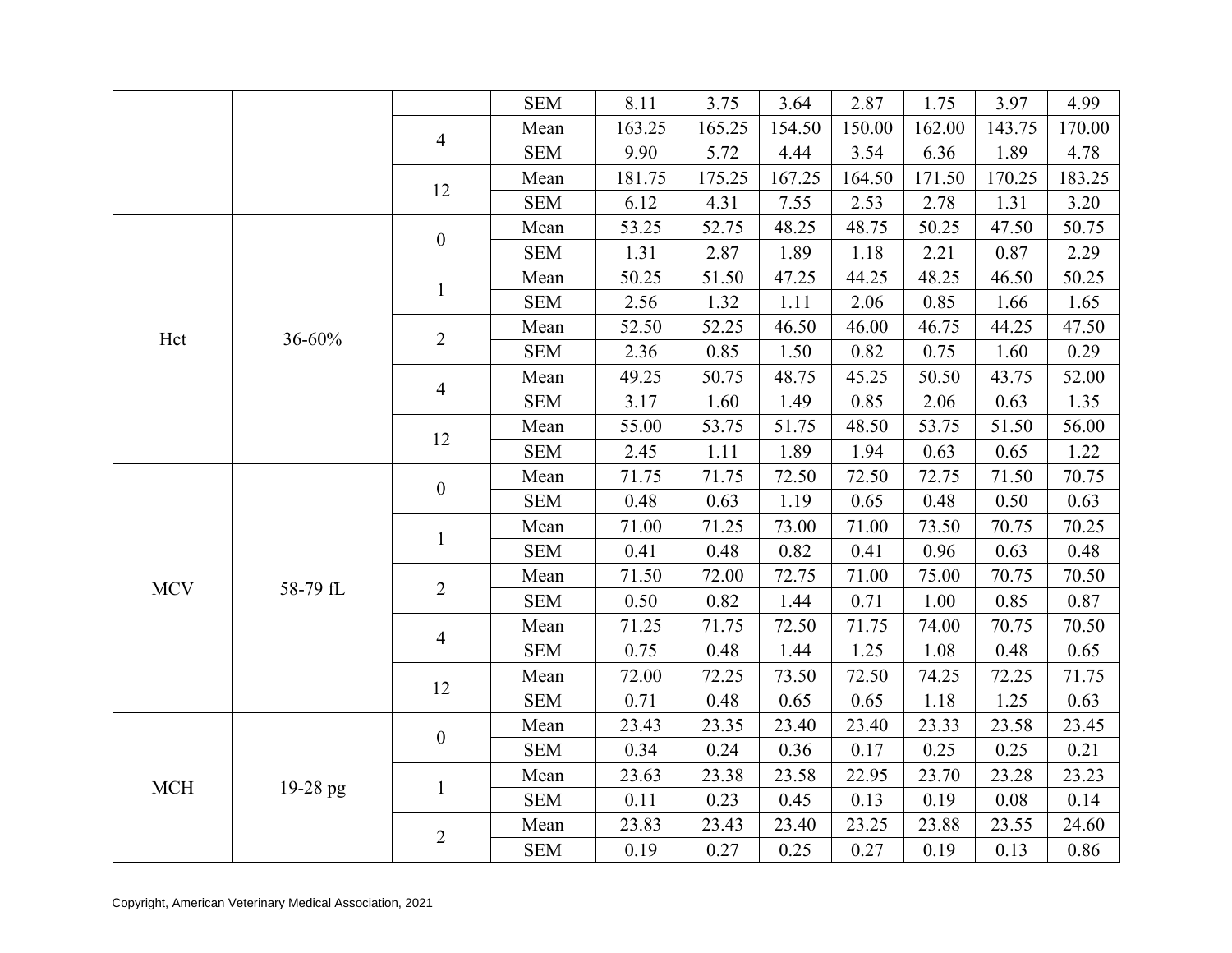|                |                        |                         | Mean       | 23.70  | 23.20  | 23.08  | 23.90  | 23.68  | 23.25  | 23.08  |
|----------------|------------------------|-------------------------|------------|--------|--------|--------|--------|--------|--------|--------|
|                |                        | $\overline{4}$          | <b>SEM</b> | 0.11   | 0.04   | 0.16   | 0.58   | 0.11   | 0.13   | 0.19   |
|                |                        |                         | Mean       | 23.88  | 23.45  | 23.68  | 24.53  | 23.73  | 23.78  | 23.35  |
|                |                        | 12                      | <b>SEM</b> | 0.21   | 0.36   | 0.13   | 0.88   | 0.26   | 0.33   | 0.27   |
|                |                        |                         | Mean       | 326.25 | 326.75 | 322.50 | 323.50 | 319.75 | 329.25 | 331.50 |
|                |                        | $\boldsymbol{0}$        | <b>SEM</b> | 3.90   | 3.15   | 3.23   | 1.32   | 1.89   | 1.84   | 3.48   |
|                |                        |                         | Mean       | 333.50 | 328.50 | 323.25 | 324.50 | 322.25 | 330.00 | 331.00 |
|                |                        | $\mathbf{1}$            | <b>SEM</b> | 1.19   | 3.48   | 6.49   | 1.89   | 1.84   | 1.68   | 1.96   |
|                |                        |                         | Mean       | 333.25 | 324.75 | 322.75 | 326.50 | 318.25 | 333.25 | 348.50 |
| <b>MCHC</b>    | 300-380 g/L            | $\overline{2}$          | <b>SEM</b> | 0.85   | 1.89   | 3.77   | 0.29   | 2.25   | 3.01   | 8.89   |
|                |                        |                         | Mean       | 333.25 | 323.25 | 318.75 | 334.00 | 320.00 | 329.50 | 328.00 |
|                |                        | 4                       | <b>SEM</b> | 4.33   | 2.59   | 4.39   | 8.20   | 4.60   | 3.57   | 2.12   |
|                |                        |                         | Mean       | 332.00 | 325.25 | 323.25 | 338.00 | 320.75 | 330.25 | 326.75 |
|                |                        | 12                      | <b>SEM</b> | 3.56   | 5.11   | 3.42   | 10.70  | 2.50   | 2.10   | 1.65   |
|                |                        | $\boldsymbol{0}$        | Mean       | 285.25 | 245.00 | 295.25 | 327.75 | 275.75 | 315.00 | 269.75 |
|                |                        |                         | <b>SEM</b> | 26.86  | 15.35  | 25.90  | 34.75  | 5.65   | 18.35  | 8.14   |
|                |                        |                         | Mean       | 187.50 | 268.00 | 301.75 | 337.75 | 300.50 | 338.50 | 275.50 |
|                |                        | $\mathbf{1}$            | <b>SEM</b> | 65.64  | 43.08  | 44.54  | 49.83  | 51.98  | 49.30  | 33.10  |
| Platelet count | 170-400 x $10^9$ /L    | $\overline{2}$          | Mean       | 200.50 | 238.50 | 267.50 | 282.75 | 296.00 | 289.00 | 243.00 |
|                |                        |                         | <b>SEM</b> | 21.61  | 22.16  | 14.55  | 9.53   | 29.92  | 19.91  | 4.30   |
|                |                        | 4                       | Mean       | 254.00 | 240.25 | 302.25 | 335.00 | 363.25 | 331.75 | 295.50 |
|                |                        |                         | <b>SEM</b> | 29.05  | 35.09  | 23.90  | 40.27  | 51.64  | 40.75  | 41.57  |
|                |                        | 12                      | Mean       | 211.25 | 196.75 | 264.25 | 268.25 | 235.75 | 275.50 | 251.00 |
|                |                        |                         | <b>SEM</b> | 10.75  | 12.36  | 23.47  | 29.47  | 19.69  | 17.98  | 14.47  |
|                |                        | $\boldsymbol{0}$        | Mean       | 4.45   | 4.50   | 5.39   | 5.73   | 4.42   | 5.59   | 4.12   |
|                |                        |                         | <b>SEM</b> | 0.54   | 0.11   | 0.50   | 0.55   | 0.17   | 1.02   | 0.23   |
|                |                        |                         | Mean       | 3.29   | 5.33   | 5.59   | 9.58   | 5.24   | 6.01   | 4.83   |
| Neut           | 2.06-10.60 x $10^9$ /L | $\mathbf{1}$            | <b>SEM</b> | 0.23   | 0.86   | 0.77   | 1.73   | 0.94   | 1.26   | 0.68   |
|                |                        | $\overline{2}$          | Mean       | 5.81   | 5.36   | 5.30   | 6.14   | 4.62   | 4.55   | 4.94   |
|                |                        |                         | <b>SEM</b> | 1.90   | 1.63   | 1.44   | 1.41   | 0.96   | 0.89   | 0.78   |
|                |                        | $\overline{\mathbf{4}}$ | Mean       | 4.00   | 5.54   | 5.50   | 7.18   | 4.98   | 4.69   | 5.16   |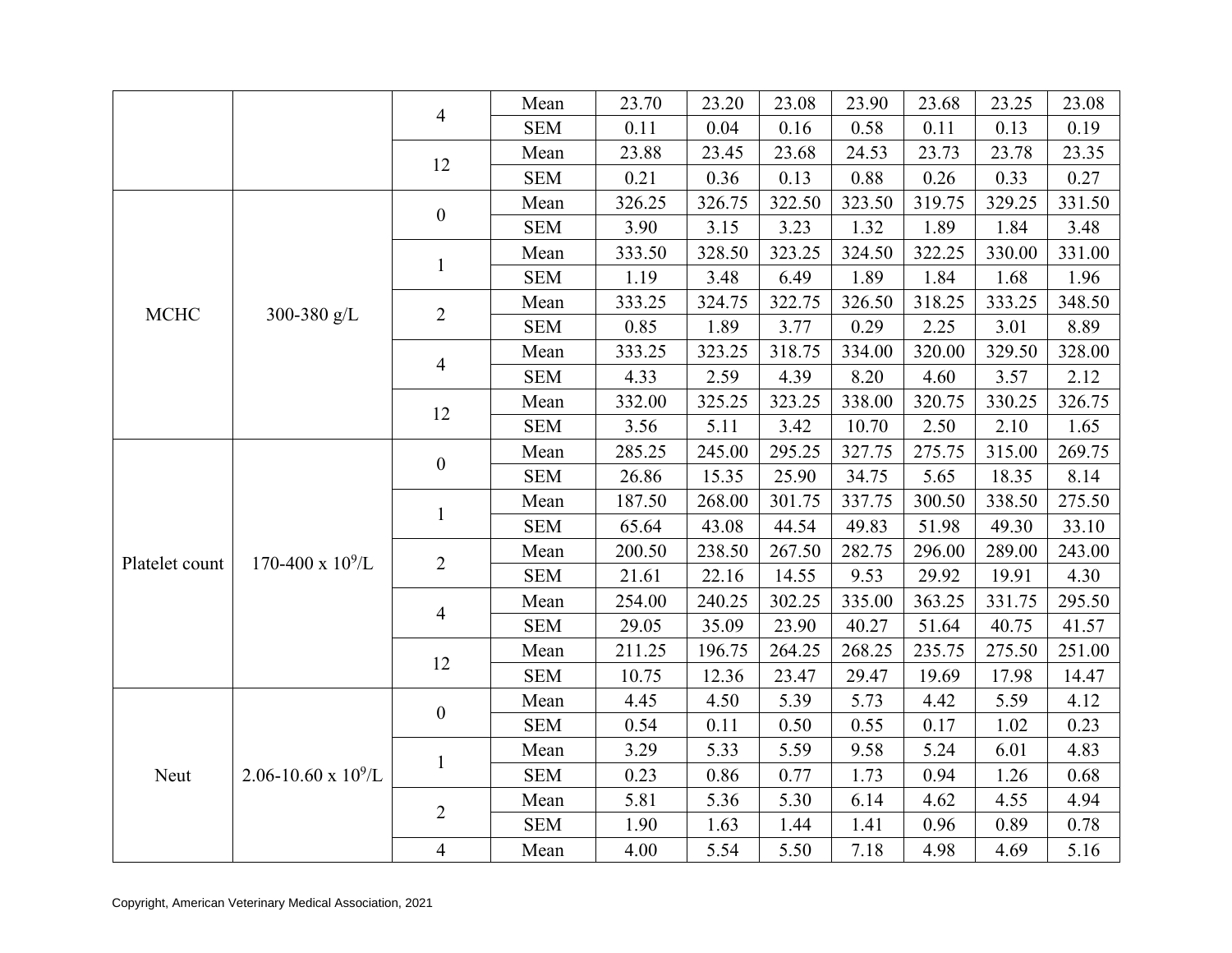|        |                              |                  | <b>SEM</b> | 0.42 | 0.28 | 0.80 | 1.99 | 0.78 | 0.69 | 0.55 |
|--------|------------------------------|------------------|------------|------|------|------|------|------|------|------|
|        |                              |                  | Mean       | 3.12 | 3.60 | 4.07 | 4.89 | 3.92 | 4.21 | 4.39 |
|        |                              | 12               | <b>SEM</b> | 0.48 | 0.18 | 0.32 | 0.18 | 0.54 | 0.28 | 0.31 |
|        |                              |                  | Mean       | 1.99 | 1.92 | 2.21 | 1.76 | 2.22 | 1.59 | 2.12 |
|        |                              | $\boldsymbol{0}$ | <b>SEM</b> | 0.32 | 0.38 | 0.20 | 0.18 | 0.20 | 0.05 | 0.16 |
|        |                              |                  | Mean       | 2.35 | 2.36 | 2.86 | 1.40 | 2.69 | 1.59 | 2.69 |
|        |                              | $\mathbf{1}$     | <b>SEM</b> | 0.41 | 0.32 | 0.26 | 0.10 | 0.28 | 0.18 | 0.38 |
|        |                              |                  | Mean       | 2.17 | 2.08 | 2.42 | 1.88 | 2.39 | 1.86 | 2.44 |
| Lymphs | $0.69 - 4.50 \times 10^9$ /L | $\overline{2}$   | <b>SEM</b> | 0.05 | 0.02 | 0.13 | 0.18 | 0.23 | 0.06 | 0.13 |
|        |                              |                  | Mean       | 2.57 | 2.63 | 2.93 | 2.07 | 2.85 | 2.16 | 2.81 |
|        |                              | $\overline{4}$   | <b>SEM</b> | 0.22 | 0.28 | 0.34 | 0.20 | 0.20 | 0.20 | 0.23 |
|        |                              | 12               | Mean       | 2.03 | 2.01 | 2.67 | 1.73 | 2.54 | 1.90 | 2.58 |
|        |                              |                  | <b>SEM</b> | 0.16 | 0.13 | 0.41 | 0.16 | 0.14 | 0.15 | 0.38 |
|        |                              | $\boldsymbol{0}$ | Mean       | 0.32 | 0.31 | 0.42 | 0.43 | 0.38 | 0.33 | 0.33 |
|        |                              |                  | <b>SEM</b> | 0.05 | 0.09 | 0.04 | 0.07 | 0.04 | 0.04 | 0.05 |
|        |                              |                  | Mean       | 0.20 | 0.30 | 0.39 | 0.54 | 0.37 | 0.27 | 0.29 |
|        |                              | $\mathbf{1}$     | <b>SEM</b> | 0.02 | 0.06 | 0.05 | 0.12 | 0.04 | 0.07 | 0.05 |
| Mono   | $0-0.84 \times 10^9$ /L      | $\overline{2}$   | Mean       | 0.34 | 0.30 | 0.34 | 0.31 | 0.28 | 0.23 | 0.28 |
|        |                              |                  | <b>SEM</b> | 0.14 | 0.08 | 0.08 | 0.07 | 0.05 | 0.05 | 0.02 |
|        |                              | $\overline{4}$   | Mean       | 0.29 | 0.38 | 0.35 | 0.41 | 0.34 | 0.25 | 0.25 |
|        |                              |                  | <b>SEM</b> | 0.06 | 0.02 | 0.07 | 0.14 | 0.05 | 0.03 | 0.03 |
|        |                              | 12               | Mean       | 0.21 | 0.25 | 0.32 | 0.27 | 0.31 | 0.26 | 0.29 |
|        |                              |                  | <b>SEM</b> | 0.02 | 0.03 | 0.02 | 0.04 | 0.03 | 0.03 | 0.05 |
|        |                              | $\boldsymbol{0}$ | Mean       | 0.22 | 0.23 | 0.25 | 0.18 | 0.21 | 0.17 | 0.24 |
|        |                              |                  | <b>SEM</b> | 0.03 | 0.06 | 0.03 | 0.05 | 0.04 | 0.07 | 0.04 |
|        |                              | $\mathbf{1}$     | Mean       | 0.25 | 0.29 | 0.34 | 0.16 | 0.35 | 0.17 | 0.35 |
| Eos    | $0-1.20 \times 10^9$ /L      |                  | <b>SEM</b> | 0.10 | 0.02 | 0.04 | 0.02 | 0.06 | 0.04 | 0.09 |
|        |                              | $\overline{2}$   | Mean       | 0.32 | 0.34 | 0.32 | 0.33 | 0.28 | 0.31 | 0.32 |
|        |                              |                  | <b>SEM</b> | 0.09 | 0.06 | 0.06 | 0.13 | 0.06 | 0.09 | 0.08 |
|        |                              | $\overline{4}$   | Mean       | 0.39 | 0.38 | 0.34 | 0.19 | 0.34 | 0.23 | 0.31 |
|        |                              |                  | <b>SEM</b> | 0.06 | 0.05 | 0.05 | 0.06 | 0.05 | 0.06 | 0.05 |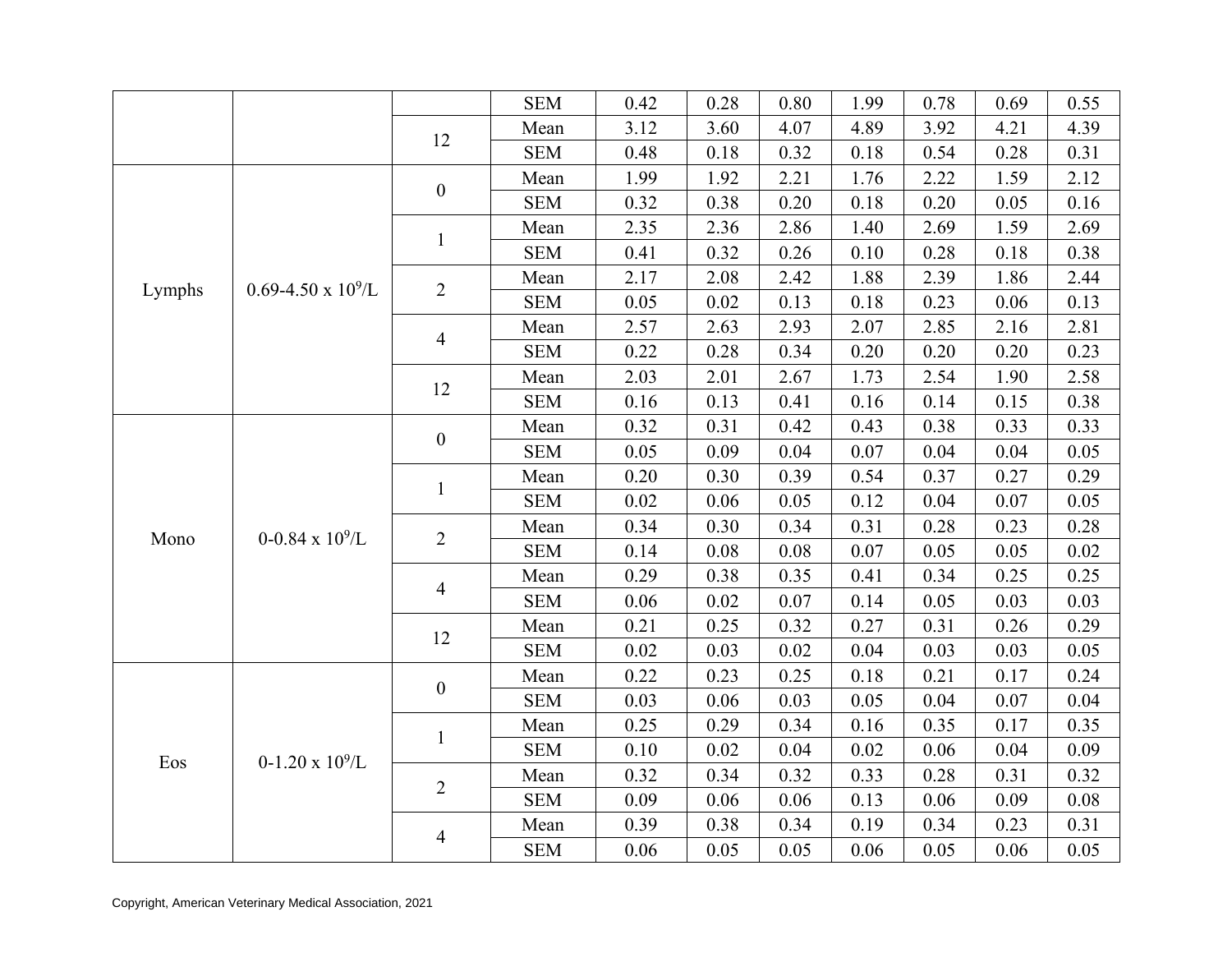|         |                         | 12               | Mean       | 0.36  | 0.33  | 0.36  | 0.32  | 0.41  | 0.37  | 0.43  |
|---------|-------------------------|------------------|------------|-------|-------|-------|-------|-------|-------|-------|
|         |                         |                  | <b>SEM</b> | 0.06  | 0.06  | 0.05  | 0.11  | 0.11  | 0.14  | 0.08  |
|         |                         | $\boldsymbol{0}$ | Mean       | 0.00  | 0.00  | 0.00  | 0.00  | 0.00  | 0.00  | 0.00  |
|         |                         |                  | <b>SEM</b> | 0.00  | 0.00  | 0.00  | 0.00  | 0.00  | 0.00  | 0.00  |
|         |                         |                  | Mean       | 0.00  | 0.00  | 0.00  | 0.00  | 0.00  | 0.00  | 0.00  |
|         |                         | $\mathbf{1}$     | <b>SEM</b> | 0.00  | 0.00  | 0.00  | 0.00  | 0.00  | 0.00  | 0.00  |
|         | $0-0.15 \times 10^9$ /L |                  | Mean       | 0.00  | 0.00  | 0.00  | 0.00  | 0.00  | 0.00  | 0.00  |
| Baso    |                         | $\mathbf{2}$     | <b>SEM</b> | 0.00  | 0.00  | 0.00  | 0.00  | 0.00  | 0.00  | 0.00  |
|         |                         | $\overline{4}$   | Mean       | 0.00  | 0.00  | 0.00  | 0.00  | 0.00  | 0.00  | 0.00  |
|         |                         |                  | <b>SEM</b> | 0.00  | 0.00  | 0.00  | 0.00  | 0.00  | 0.00  | 0.00  |
|         |                         | 12               | Mean       | 0.00  | 0.00  | 0.00  | 0.00  | 0.00  | 0.00  | 0.00  |
|         |                         |                  | <b>SEM</b> | 0.00  | 0.00  | 0.00  | 0.00  | 0.00  | 0.00  | 0.00  |
|         |                         | $\boldsymbol{0}$ | Mean       | 59.00 | 58.75 | 55.00 | 56.00 | 57.00 | 57.75 | 55.75 |
|         |                         |                  | <b>SEM</b> | 1.15  | 0.63  | 0.91  | 0.71  | 1.47  | 1.25  | 0.85  |
|         |                         | $\mathbf{1}$     | Mean       | 58.25 | 59.00 | 54.00 | 55.50 | 54.75 | 56.50 | 56.50 |
|         |                         |                  | <b>SEM</b> | 0.63  | 0.58  | 0.82  | 1.04  | 1.03  | 0.50  | 0.96  |
| TP      | 50-74 $g/L$             | $\mathbf{2}$     | Mean       | 59.25 | 59.00 | 54.50 | 55.50 | 54.00 | 55.50 | 55.00 |
|         |                         |                  | <b>SEM</b> | 0.63  | 0.71  | 1.26  | 1.32  | 1.41  | 1.85  | 1.68  |
|         |                         | $\overline{4}$   | Mean       | 57.25 | 58.00 | 55.25 | 56.00 | 55.50 | 53.75 | 55.00 |
|         |                         |                  | <b>SEM</b> | 2.14  | 1.78  | 1.89  | 1.87  | 2.06  | 1.70  | 1.73  |
|         |                         | 12               | Mean       | 59.75 | 59.50 | 55.50 | 56.25 | 56.75 | 56.50 | 56.50 |
|         |                         |                  | <b>SEM</b> | 0.85  | 0.29  | 1.50  | 0.48  | 0.63  | 0.65  | 1.04  |
|         |                         | $\boldsymbol{0}$ | Mean       | 35.25 | 34.25 | 31.75 | 33.00 | 32.75 | 33.75 | 32.75 |
|         |                         |                  | <b>SEM</b> | 0.85  | 0.25  | 0.63  | 0.41  | 0.85  | 0.25  | 0.48  |
|         |                         | $\mathbf{1}$     | Mean       | 33.75 | 34.00 | 31.00 | 32.75 | 31.75 | 33.50 | 32.50 |
|         |                         |                  | <b>SEM</b> | 0.48  | 0.41  | 0.58  | 0.48  | 0.75  | 0.29  | 0.65  |
| Albumin | $27-44 g/L$             | $\overline{2}$   | Mean       | 35.50 | 34.50 | 32.25 | 33.75 | 31.75 | 33.25 | 33.25 |
|         |                         |                  | <b>SEM</b> | 0.50  | 0.29  | 0.48  | 0.48  | 0.75  | 0.63  | 0.63  |
|         |                         | $\overline{4}$   | Mean       | 33.25 | 32.75 | 31.50 | 32.50 | 31.50 | 32.00 | 32.50 |
|         |                         |                  | <b>SEM</b> | 1.11  | 1.11  | 0.65  | 0.65  | 0.65  | 0.41  | 0.65  |
|         |                         | 12               | Mean       | 37.25 | 36.00 | 35.00 | 35.25 | 35.25 | 35.00 | 35.50 |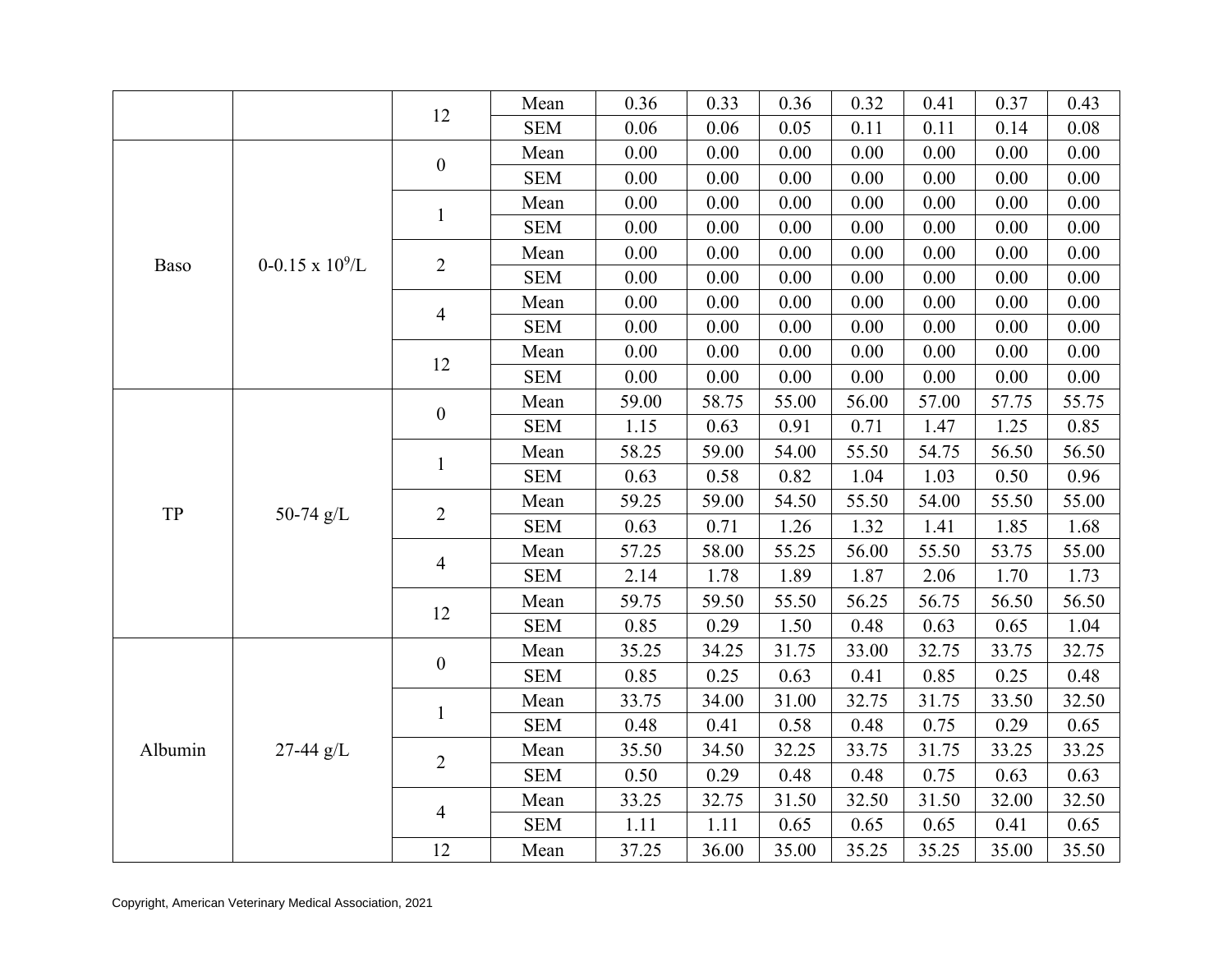|            |            |                  | <b>SEM</b> | 0.25  | 0.41  | 0.91  | 0.25  | 0.75  | 0.41   | 0.87  |
|------------|------------|------------------|------------|-------|-------|-------|-------|-------|--------|-------|
|            |            |                  | Mean       | 23.75 | 24.50 | 23.25 | 23.00 | 24.25 | 24.00  | 23.00 |
|            |            | $\boldsymbol{0}$ | <b>SEM</b> | 0.63  | 0.65  | 0.85  | 0.82  | 1.44  | 1.22   | 0.91  |
|            |            |                  | Mean       | 24.50 | 25.00 | 23.00 | 22.75 | 23.00 | 23.00  | 24.00 |
|            |            | $\mathbf{1}$     | <b>SEM</b> | 0.50  | 0.41  | 0.58  | 0.75  | 0.41  | 0.41   | 0.71  |
|            |            | $\overline{2}$   | Mean       | 23.75 | 24.50 | 22.25 | 21.75 | 22.25 | 22.25  | 21.75 |
| Globulin   | 16-36 g/L  |                  | <b>SEM</b> | 1.11  | 0.87  | 1.25  | 1.44  | 1.60  | 1.65   | 1.49  |
|            |            |                  | Mean       | 24.00 | 25.25 | 23.75 | 23.50 | 24.00 | 21.75  | 22.50 |
|            |            | $\overline{4}$   | <b>SEM</b> | 1.41  | 1.11  | 1.44  | 1.44  | 1.47  | 1.70   | 1.32  |
|            |            | 12               | Mean       | 22.50 | 23.50 | 20.50 | 21.00 | 21.50 | 21.50  | 21.00 |
|            |            |                  | <b>SEM</b> | 0.87  | 0.29  | 0.65  | 0.58  | 0.29  | 0.29   | 0.41  |
|            |            | $\boldsymbol{0}$ | Mean       | 23.75 | 26.50 | 22.50 | 24.75 | 25.00 | 21.50  | 25.25 |
|            |            |                  | <b>SEM</b> | 2.06  | 2.40  | 1.85  | 3.40  | 2.71  | 1.71   | 2.21  |
|            |            | $\mathbf{1}$     | Mean       | 30.25 | 27.50 | 23.50 | 35.00 | 25.25 | 28.25  | 27.75 |
|            |            |                  | <b>SEM</b> | 4.23  | 3.12  | 0.65  | 7.08  | 2.06  | 3.42   | 1.75  |
| <b>AST</b> | 15-66 U/L  | $\overline{2}$   | Mean       | 29.00 | 24.50 | 21.00 | 26.50 | 22.00 | 22.75  | 25.50 |
|            |            |                  | <b>SEM</b> | 5.26  | 1.85  | 1.22  | 2.87  | 0.71  | 1.65   | 0.65  |
|            |            | $\overline{4}$   | Mean       | 27.50 | 29.25 | 26.25 | 30.50 | 24.75 | 24.50  | 28.00 |
|            |            |                  | <b>SEM</b> | 1.71  | 0.75  | 1.93  | 3.75  | 0.63  | 1.71   | 0.91  |
|            |            | 12               | Mean       | 23.25 | 25.00 | 21.00 | 21.75 | 21.25 | 21.25  | 24.75 |
|            |            |                  | <b>SEM</b> | 3.28  | 2.94  | 1.68  | 3.01  | 2.98  | 2.25   | 1.49  |
|            |            | $\boldsymbol{0}$ | Mean       | 40.75 | 38.50 | 42.25 | 32.75 | 36.75 | 153.50 | 55.75 |
|            |            |                  | <b>SEM</b> | 15.42 | 11.95 | 13.70 | 6.60  | 7.25  | 126.85 | 24.57 |
|            |            | $\mathbf{1}$     | Mean       | 32.75 | 29.75 | 30.50 | 29.50 | 29.00 | 33.50  | 26.75 |
|            |            |                  | <b>SEM</b> | 3.97  | 2.98  | 3.01  | 2.90  | 1.35  | 3.75   | 2.02  |
| <b>ALT</b> | 12-118 U/L | $\overline{2}$   | Mean       | 28.75 | 26.25 | 27.75 | 28.75 | 30.75 | 28.00  | 27.50 |
|            |            |                  | <b>SEM</b> | 3.50  | 2.50  | 2.02  | 3.57  | 6.12  | 3.58   | 3.12  |
|            |            | $\overline{4}$   | Mean       | 26.25 | 25.00 | 25.50 | 26.25 | 24.00 | 24.75  | 24.00 |
|            |            |                  | <b>SEM</b> | 2.81  | 1.78  | 2.63  | 1.89  | 2.16  | 1.49   | 2.68  |
|            |            | 12               | Mean       | 28.00 | 27.50 | 29.75 | 28.00 | 27.75 | 28.50  | 30.25 |
|            |            |                  | <b>SEM</b> | 3.54  | 3.12  | 2.17  | 2.04  | 2.81  | 1.71   | 1.55  |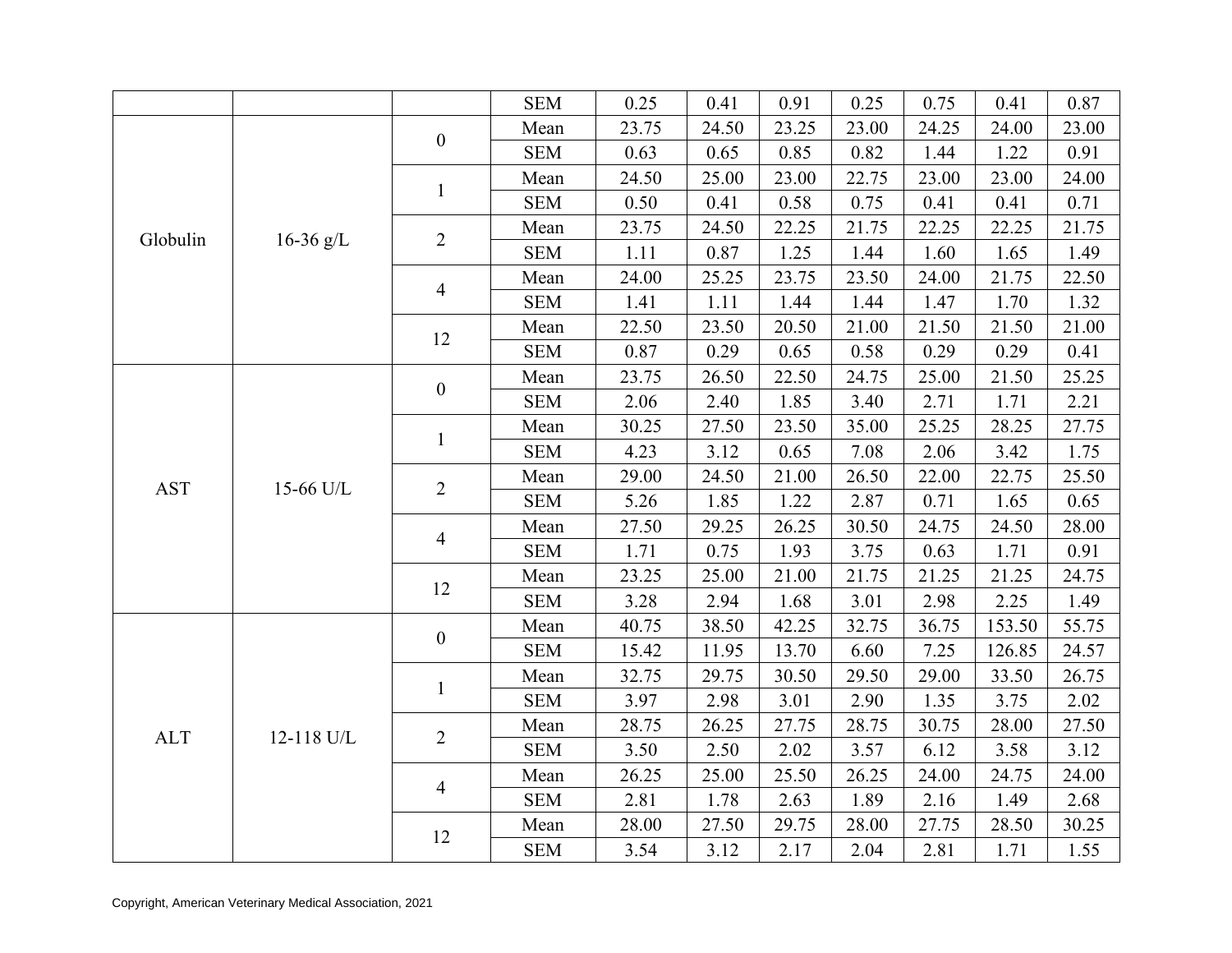|             |                       | $\boldsymbol{0}$         | Mean       | 48.75 | 50.50 | 53.75 | 55.50  | 53.50  | 61.50  | 52.25  |
|-------------|-----------------------|--------------------------|------------|-------|-------|-------|--------|--------|--------|--------|
|             |                       |                          | <b>SEM</b> | 14.62 | 14.97 | 14.67 | 16.36  | 19.12  | 24.03  | 19.17  |
|             |                       | $\mathbf{1}$             | Mean       | 32.50 | 34.25 | 27.75 | 36.00  | 31.75  | 38.00  | 33.75  |
|             |                       |                          | <b>SEM</b> | 5.66  | 6.33  | 3.07  | 4.08   | 4.19   | 5.37   | 5.72   |
| <b>ALP</b>  | 5-131 U/L             | $\overline{2}$           | Mean       | 55.25 | 59.25 | 61.25 | 80.75  | 83.00  | 80.75  | 65.00  |
|             |                       |                          | <b>SEM</b> | 10.55 | 11.65 | 11.83 | 22.76  | 19.31  | 18.58  | 11.94  |
|             |                       | $\overline{\mathcal{A}}$ | Mean       | 40.00 | 45.25 | 52.50 | 107.25 | 75.00  | 88.50  | 64.50  |
|             |                       |                          | <b>SEM</b> | 2.42  | 2.63  | 6.33  | 45.21  | 22.42  | 23.25  | 12.63  |
|             |                       | 12                       | Mean       | 45.50 | 50.50 | 88.75 | 169.50 | 181.25 | 178.75 | 119.25 |
|             |                       |                          | <b>SEM</b> | 6.54  | 7.77  | 32.12 | 61.18  | 60.86  | 51.59  | 29.33  |
|             |                       |                          | Mean       | 3.00  | 2.75  | 2.75  | 2.75   | 2.75   | 3.75   | 4.25   |
|             |                       | $\boldsymbol{0}$         | <b>SEM</b> | 0.41  | 0.48  | 0.75  | 0.48   | 0.48   | 1.11   | 0.75   |
|             |                       |                          | Mean       | 2.75  | 2.25  | 2.50  | 2.75   | 3.00   | 2.50   | 3.50   |
|             |                       | $\mathbf{1}$             | <b>SEM</b> | 0.63  | 0.25  | 0.29  | 0.25   | 0.41   | 0.29   | 0.29   |
|             |                       |                          | Mean       | 2.25  | 2.75  | 2.50  | 2.75   | 2.75   | 2.50   | 3.25   |
| <b>GGTP</b> | $1-12$ U/L            | $\overline{2}$           | <b>SEM</b> | 0.25  | 0.48  | 0.29  | 0.25   | 0.25   | 0.29   | 0.85   |
|             |                       |                          | Mean       | 2.50  | 1.75  | 2.25  | 2.50   | 2.75   | 2.50   | 3.50   |
|             |                       | 4                        | <b>SEM</b> | 0.29  | 0.25  | 0.25  | 0.29   | 0.48   | 0.29   | 0.50   |
|             |                       |                          | Mean       | 3.25  | 3.00  | 3.00  | 3.50   | 3.50   | 3.00   | 8.00   |
|             |                       | 12                       | <b>SEM</b> | 0.63  | 0.41  | 0.41  | 0.50   | 0.50   | 0.41   | 0.41   |
|             |                       |                          | Mean       | 3.58  | 3.68  | 2.75  | 3.15   | 3.10   | 2.88   | 3.10   |
|             |                       | $\boldsymbol{0}$         | <b>SEM</b> | 0.57  | 0.40  | 0.23  | 0.10   | 0.42   | 0.19   | 0.57   |
|             |                       |                          | Mean       | 3.63  | 4.00  | 3.73  | 3.93   | 3.55   | 3.40   | 4.40   |
|             |                       | $\mathbf{1}$             | <b>SEM</b> | 0.68  | 0.60  | 0.80  | 0.43   | 0.51   | 0.18   | 0.81   |
| Total       |                       |                          | Mean       | 4.55  | 4.33  | 3.68  | 3.28   | 3.73   | 2.75   | 3.53   |
| Bilirubin   | $0.0 - 5.1 \mu$ mol/L | $\overline{2}$           | <b>SEM</b> | 0.59  | 0.19  | 0.48  | 0.39   | 0.49   | 0.13   | 0.39   |
|             |                       |                          | Mean       | 3.50  | 3.28  | 3.08  | 3.03   | 3.00   | 2.48   | 3.58   |
|             |                       | 4                        | <b>SEM</b> | 0.48  | 0.36  | 0.56  | 0.30   | 0.18   | 0.21   | 0.47   |
|             |                       |                          | Mean       | 4.60  | 4.40  | 3.08  | 2.75   | 2.65   | 2.18   | 3.05   |
|             |                       | 12                       | <b>SEM</b> | 0.81  | 0.52  | 0.32  | 0.16   | 0.13   | 0.05   | 0.28   |
| <b>BUN</b>  | $2.1 - 11.1$ mmol/L   | $\boldsymbol{0}$         | Mean       | 6.28  | 6.33  | 6.98  | 6.38   | 7.33   | 6.23   | 6.30   |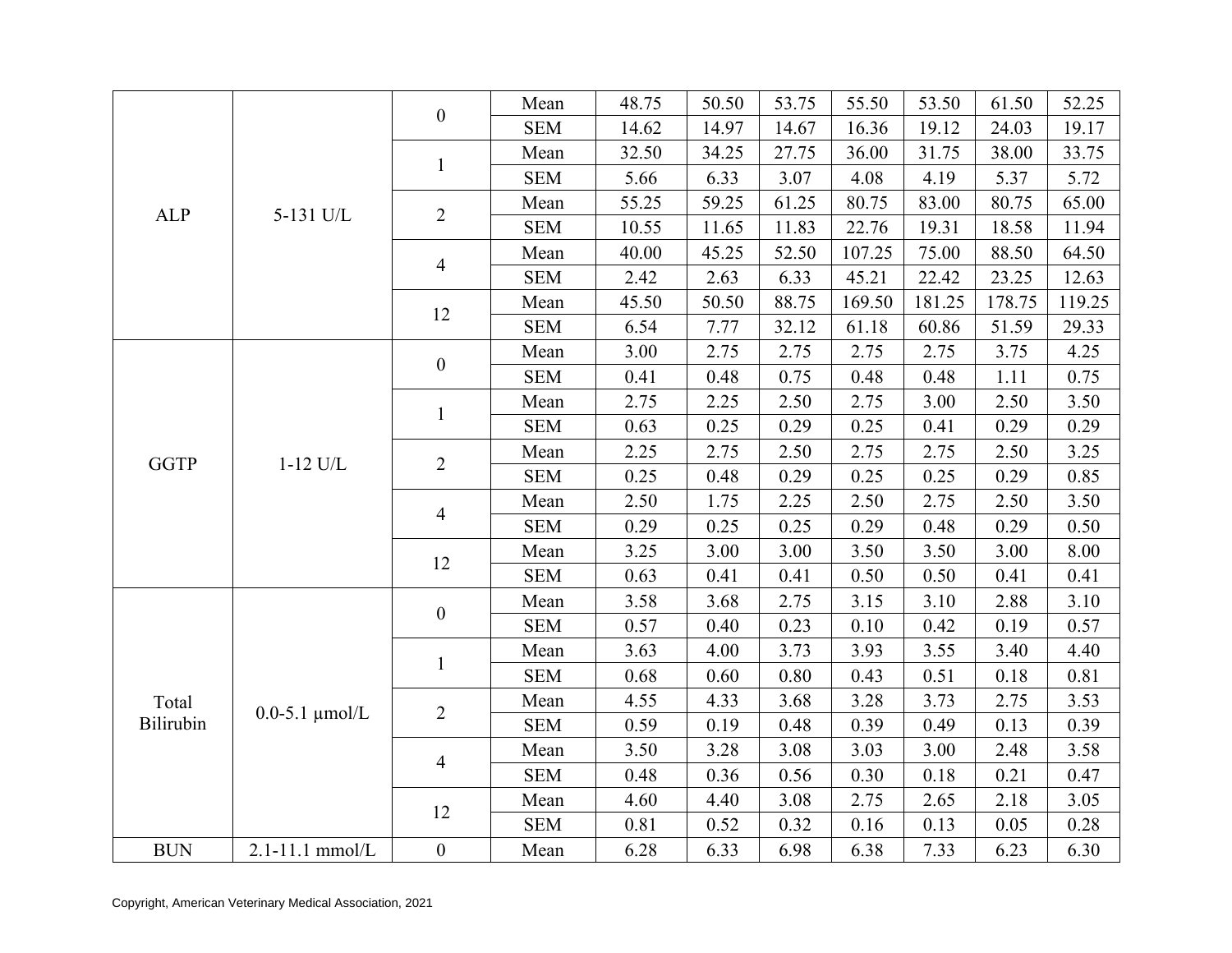|           |                      |                  | <b>SEM</b> | 0.37  | 0.29  | 0.34  | 1.04  | 0.63  | 0.37   | 0.24  |
|-----------|----------------------|------------------|------------|-------|-------|-------|-------|-------|--------|-------|
|           |                      |                  | Mean       | 5.65  | 7.08  | 6.88  | 5.03  | 6.63  | 5.73   | 6.40  |
|           |                      | $\mathbf{1}$     | <b>SEM</b> | 0.30  | 0.74  | 0.79  | 0.17  | 0.56  | 0.54   | 0.44  |
|           |                      |                  | Mean       | 5.95  | 6.10  | 5.20  | 4.70  | 5.43  | 4.58   | 5.18  |
|           |                      | $\overline{2}$   | <b>SEM</b> | 0.37  | 0.33  | 0.46  | 0.28  | 0.34  | 0.17   | 0.28  |
|           |                      |                  | Mean       | 5.78  | 7.33  | 6.70  | 5.98  | 6.20  | 7.25   | 5.63  |
|           |                      | 4                | <b>SEM</b> | 0.25  | 0.49  | 0.18  | 0.44  | 0.29  | 1.70   | 0.32  |
|           |                      |                  | Mean       | 5.93  | 6.18  | 6.28  | 5.00  | 6.15  | 5.45   | 5.98  |
|           |                      | 12               | <b>SEM</b> | 0.35  | 0.38  | 0.79  | 0.54  | 0.27  | 0.35   | 0.35  |
|           |                      | $\boldsymbol{0}$ | Mean       | 81.00 | 71.25 | 76.00 | 76.00 | 78.50 | 72.00  | 75.75 |
|           |                      |                  | <b>SEM</b> | 7.67  | 6.74  | 4.38  | 7.58  | 3.50  | 3.11   | 4.80  |
|           |                      |                  | Mean       | 88.75 | 78.75 | 82.25 | 73.25 | 83.25 | 80.00  | 87.75 |
|           |                      | $\mathbf{1}$     | <b>SEM</b> | 4.73  | 2.02  | 3.07  | 3.61  | 1.80  | 3.03   | 4.33  |
|           |                      |                  | Mean       | 71.25 | 68.50 | 67.00 | 66.50 | 68.75 | 73.00  | 68.75 |
| Cr        | 44-141 µmol/L        | $\overline{2}$   | <b>SEM</b> | 2.93  | 2.96  | 3.89  | 2.47  | 3.79  | 5.43   | 4.50  |
|           |                      |                  | Mean       | 82.50 | 77.00 | 82.25 | 78.75 | 78.25 | 104.00 | 77.75 |
|           |                      | 4                | <b>SEM</b> | 6.13  | 4.16  | 4.15  | 6.51  | 5.02  | 25.78  | 7.43  |
|           |                      | 12               | Mean       | 84.75 | 72.50 | 73.50 | 70.50 | 76.50 | 75.75  | 75.00 |
|           |                      |                  | <b>SEM</b> | 5.88  | 5.25  | 5.24  | 1.19  | 4.63  | 3.30   | 4.92  |
|           |                      | $\boldsymbol{0}$ | Mean       | 1.46  | 1.37  | 1.46  | 1.33  | 1.58  | 1.44   | 1.48  |
|           |                      |                  | <b>SEM</b> | 0.08  | 0.12  | 0.02  | 0.10  | 0.07  | 0.07   | 0.06  |
|           |                      |                  | Mean       | 1.50  | 1.37  | 1.61  | 1.07  | 1.50  | 1.44   | 1.49  |
|           |                      | $\mathbf{1}$     | <b>SEM</b> | 0.07  | 0.07  | 0.03  | 0.08  | 0.02  | 0.17   | 0.07  |
| ${\bf P}$ | $0.81 - 1.94$ mmol/L | $\overline{2}$   | Mean       | 1.56  | 1.32  | 1.55  | 1.02  | 1.31  | 1.21   | 1.43  |
|           |                      |                  | <b>SEM</b> | 0.07  | 0.11  | 0.07  | 0.10  | 0.03  | 0.06   | 0.06  |
|           |                      | 4                | Mean       | 1.36  | 1.51  | 1.56  | 1.33  | 1.54  | 1.58   | 1.51  |
|           |                      |                  | <b>SEM</b> | 0.04  | 0.11  | 0.03  | 0.04  | 0.02  | 0.13   | 0.06  |
|           |                      | 12               | Mean       | 1.44  | 1.43  | 1.61  | 1.28  | 1.63  | 1.33   | 1.61  |
|           |                      |                  | <b>SEM</b> | 0.03  | 0.06  | 0.09  | 0.05  | 0.12  | 0.12   | 0.06  |
| Ca        | 2.23-2.85 mmol/L     | $\boldsymbol{0}$ | Mean       | 2.53  | 2.53  | 2.55  | 2.50  | 2.43  | 2.43   | 2.40  |
|           |                      |                  | <b>SEM</b> | 0.05  | 0.03  | 0.03  | 0.00  | 0.03  | 0.03   | 0.02  |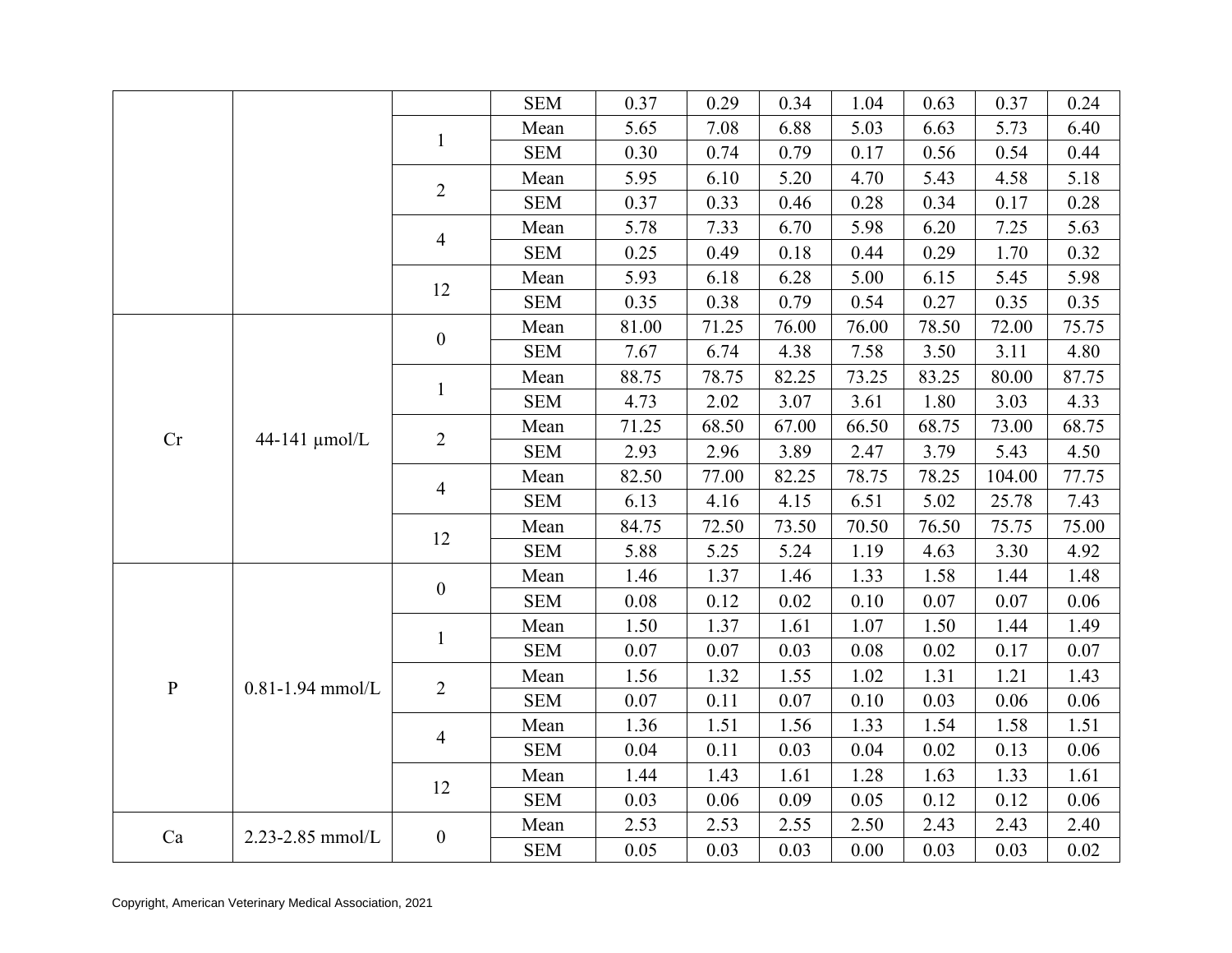|         |                    |                  | Mean       | 2.55   | 2.48   | 2.50   | 2.53   | 2.40   | 2.45   | 2.43   |
|---------|--------------------|------------------|------------|--------|--------|--------|--------|--------|--------|--------|
|         |                    | $\mathbf{1}$     | <b>SEM</b> | 0.03   | 0.05   | 0.08   | 0.03   | 0.04   | 0.03   | 0.03   |
|         |                    | $\overline{2}$   | Mean       | 2.55   | 2.60   | 2.58   | 2.58   | 2.40   | 2.45   | 2.41   |
|         |                    |                  | <b>SEM</b> | 0.03   | 0.00   | 0.03   | 0.03   | 0.00   | 0.03   | 0.01   |
|         |                    |                  | Mean       | 2.55   | 2.53   | 2.55   | 2.55   | 2.43   | 2.43   | 2.41   |
|         |                    | $\overline{4}$   | <b>SEM</b> | 0.05   | 0.05   | 0.06   | 0.03   | 0.06   | 0.05   | 0.04   |
|         |                    |                  | Mean       | 2.53   | 2.58   | 2.56   | 2.55   | 2.50   | 2.43   | 2.48   |
|         |                    | 12               | <b>SEM</b> | 0.05   | 0.03   | 0.02   | 0.03   | 0.04   | 0.03   | 0.03   |
|         |                    |                  | Mean       | 0.75   | 0.75   | 0.75   | 0.70   | 0.75   | 0.75   | 0.73   |
|         |                    | $\boldsymbol{0}$ | <b>SEM</b> | 0.03   | 0.03   | 0.03   | 0.04   | 0.03   | 0.03   | 0.03   |
|         |                    |                  | Mean       | 0.78   | 0.75   | 0.75   | 0.75   | 0.75   | 0.80   | 0.75   |
|         |                    | $\mathbf{1}$     | <b>SEM</b> | 0.03   | 0.03   | 0.03   | 0.03   | 0.03   | 0.04   | 0.03   |
|         | $0.7-1.3$ mmol/L   |                  | Mean       | 0.75   | 0.75   | 0.75   | 0.73   | 0.70   | 0.75   | 0.73   |
| Mg      |                    | $\overline{2}$   | <b>SEM</b> | 0.03   | 0.03   | 0.03   | 0.03   | 0.00   | 0.03   | 0.03   |
|         |                    |                  | Mean       | 0.75   | 0.73   | 0.78   | 0.73   | 0.78   | 0.75   | 0.73   |
|         |                    | $\overline{4}$   | <b>SEM</b> | 0.03   | 0.03   | 0.03   | 0.03   | 0.03   | 0.03   | 0.03   |
|         |                    |                  | Mean       | 0.73   | 0.73   | 0.73   | 0.70   | 0.73   | 0.73   | 0.68   |
|         |                    | 12               | <b>SEM</b> | 0.03   | 0.03   | 0.03   | 0.00   | 0.03   | 0.03   | 0.03   |
|         |                    | $\boldsymbol{0}$ | Mean       | 147.75 | 147.50 | 147.75 | 146.75 | 149.25 | 148.00 | 145.00 |
|         |                    |                  | <b>SEM</b> | 0.25   | 0.29   | 0.25   | 0.85   | 0.25   | 0.41   | 0.00   |
|         |                    | $\mathbf{1}$     | Mean       | 147.00 | 148.25 | 147.25 | 148.50 | 148.25 | 148.50 | 146.50 |
|         |                    |                  | <b>SEM</b> | 0.58   | 0.48   | 0.63   | 0.65   | 0.95   | 0.50   | 0.50   |
| Na      | 139-154 mmol/L     | $\overline{2}$   | Mean       | 147.25 | 148.75 | 148.00 | 147.75 | 148.25 | 147.50 | 144.75 |
|         |                    |                  | <b>SEM</b> | 0.63   | 0.48   | 0.00   | 0.63   | 0.25   | 0.96   | 0.85   |
|         |                    | $\overline{4}$   | Mean       | 147.50 | 148.25 | 147.50 | 147.75 | 148.75 | 148.00 | 144.25 |
|         |                    |                  | <b>SEM</b> | 0.96   | 0.25   | 0.29   | 0.48   | 0.85   | 0.41   | 0.48   |
|         |                    | 12               | Mean       | 148.00 | 148.00 | 148.50 | 147.25 | 149.25 | 148.25 | 145.75 |
|         |                    |                  | <b>SEM</b> | 0.91   | 0.71   | 0.29   | 1.03   | 0.25   | 1.44   | 1.44   |
|         |                    | $\boldsymbol{0}$ | Mean       | 4.28   | 4.13   | 4.28   | 4.20   | 4.35   | 4.28   | 4.25   |
| $\bf K$ | $3.6 - 5.5$ mmol/L |                  | <b>SEM</b> | 0.09   | 0.06   | 0.10   | 0.13   | 0.05   | 0.14   | 0.09   |
|         |                    | $\mathbf{1}$     | Mean       | 4.25   | 4.40   | 4.33   | 3.83   | 4.33   | 4.08   | 4.30   |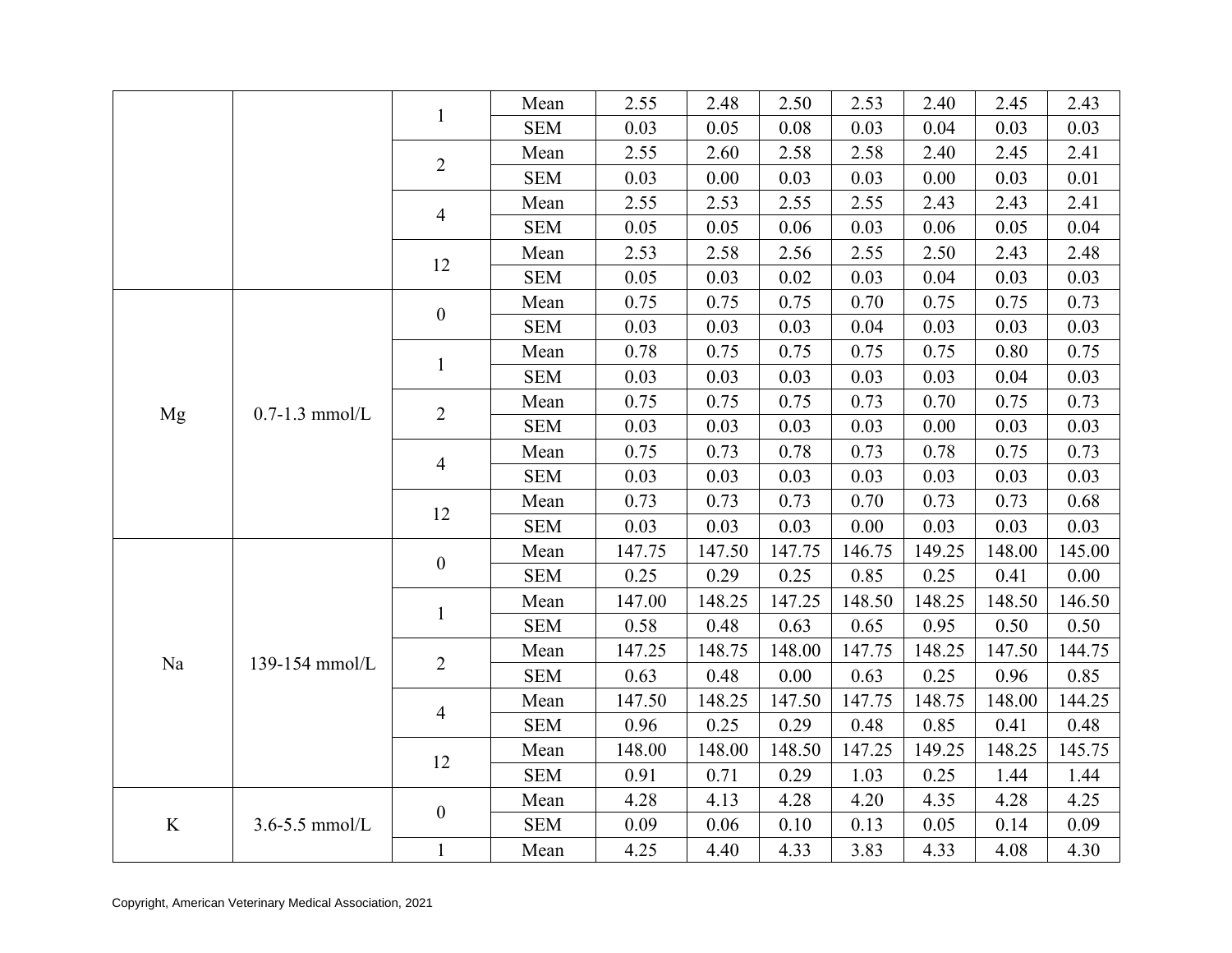|      |                  |                  | <b>SEM</b> | 0.05   | 0.11   | 0.03   | 0.09   | 0.05   | 0.02   | 0.07   |
|------|------------------|------------------|------------|--------|--------|--------|--------|--------|--------|--------|
|      |                  |                  | Mean       | 4.13   | 4.23   | 4.20   | 4.05   | 4.23   | 4.20   | 4.35   |
|      |                  | $\overline{2}$   | <b>SEM</b> | 0.05   | 0.09   | 0.11   | 0.13   | 0.10   | 0.08   | 0.09   |
|      |                  |                  | Mean       | 4.10   | 4.23   | 4.28   | 4.10   | 4.18   | 4.18   | 4.30   |
|      |                  | $\overline{4}$   | <b>SEM</b> | 0.07   | 0.06   | 0.02   | 0.04   | 0.05   | 0.08   | 0.06   |
|      |                  | 12               | Mean       | 4.33   | 4.30   | 4.30   | 4.03   | 4.28   | 4.20   | 4.53   |
|      |                  |                  | <b>SEM</b> | 0.14   | 0.04   | 0.07   | 0.12   | 0.09   | 0.14   | 0.05   |
|      |                  | $\boldsymbol{0}$ | Mean       | 114.50 | 114.25 | 115.00 | 113.50 | 115.50 | 113.75 | 113.50 |
|      |                  |                  | <b>SEM</b> | 0.50   | 1.11   | 0.71   | 0.65   | 1.19   | 1.03   | 0.29   |
|      |                  | $\mathbf{1}$     | Mean       | 115.00 | 116.50 | 116.25 | 115.25 | 117.25 | 115.50 | 116.00 |
|      |                  |                  | <b>SEM</b> | 0.91   | 0.65   | 1.11   | 0.85   | 0.63   | 0.87   | 0.71   |
| Cl   | 102-120 mmol/L   | $\overline{2}$   | Mean       | 113.75 | 115.00 | 114.75 | 114.25 | 115.25 | 114.00 | 113.50 |
|      |                  |                  | <b>SEM</b> | 0.25   | 0.00   | 0.25   | 0.85   | 0.48   | 0.71   | 0.50   |
|      |                  | $\overline{4}$   | Mean       | 115.25 | 115.75 | 115.75 | 115.00 | 116.25 | 115.25 | 113.75 |
|      |                  |                  | <b>SEM</b> | 0.25   | 0.48   | 0.75   | 0.41   | 1.25   | 0.48   | 0.63   |
|      |                  | 12               | Mean       | 114.00 | 115.25 | 115.25 | 114.50 | 114.50 | 114.75 | 114.00 |
|      |                  |                  | <b>SEM</b> | 1.35   | 0.75   | 1.65   | 0.87   | 1.04   | 1.38   | 1.47   |
|      |                  | $\boldsymbol{0}$ | Mean       | 5.03   | 5.15   | 4.73   | 5.35   | 4.35   | 5.33   | 4.60   |
|      |                  |                  | <b>SEM</b> | 0.29   | 0.27   | 0.29   | 0.26   | 0.24   | 0.37   | 0.29   |
|      |                  | $\mathbf{1}$     | Mean       | 4.93   | 5.08   | 4.63   | 5.05   | 4.48   | 5.10   | 4.68   |
|      |                  |                  | <b>SEM</b> | 0.11   | 0.08   | 0.11   | 0.16   | 0.05   | 0.06   | 0.23   |
| Glu  | 3.9-7.7 mmol/L   | $\overline{2}$   | Mean       | 4.73   | 4.80   | 4.35   | 4.85   | 4.35   | 4.85   | 4.18   |
|      |                  |                  | <b>SEM</b> | 0.09   | 0.20   | 0.28   | 0.20   | 0.14   | 0.22   | 0.27   |
|      |                  | $\overline{4}$   | Mean       | 5.10   | 4.63   | 4.63   | 5.03   | 4.53   | 5.18   | 4.70   |
|      |                  |                  | <b>SEM</b> | 0.23   | 0.31   | 0.14   | 0.19   | 0.17   | 0.19   | 0.18   |
|      |                  | 12               | Mean       | 5.13   | 4.88   | 4.83   | 5.45   | 4.35   | 5.38   | 4.83   |
|      |                  |                  | <b>SEM</b> | 0.14   | 0.15   | 0.25   | 0.17   | 0.34   | 0.26   | 0.21   |
|      |                  | $\mathbf{0}$     | Mean       | 6.80   | 6.55   | 6.33   | 6.63   | 6.25   | 6.35   | 5.93   |
| Chol | 2.38-10.0 mmol/L |                  | <b>SEM</b> | 0.34   | 0.32   | 0.35   | 0.36   | 0.33   | 0.43   | 0.33   |
|      |                  | $\mathbf{1}$     | Mean       | 5.85   | 5.85   | 5.28   | 5.43   | 5.18   | 5.18   | 5.47   |
|      |                  |                  | <b>SEM</b> | 0.09   | 0.16   | 0.14   | 0.11   | 0.19   | 0.17   | 0.25   |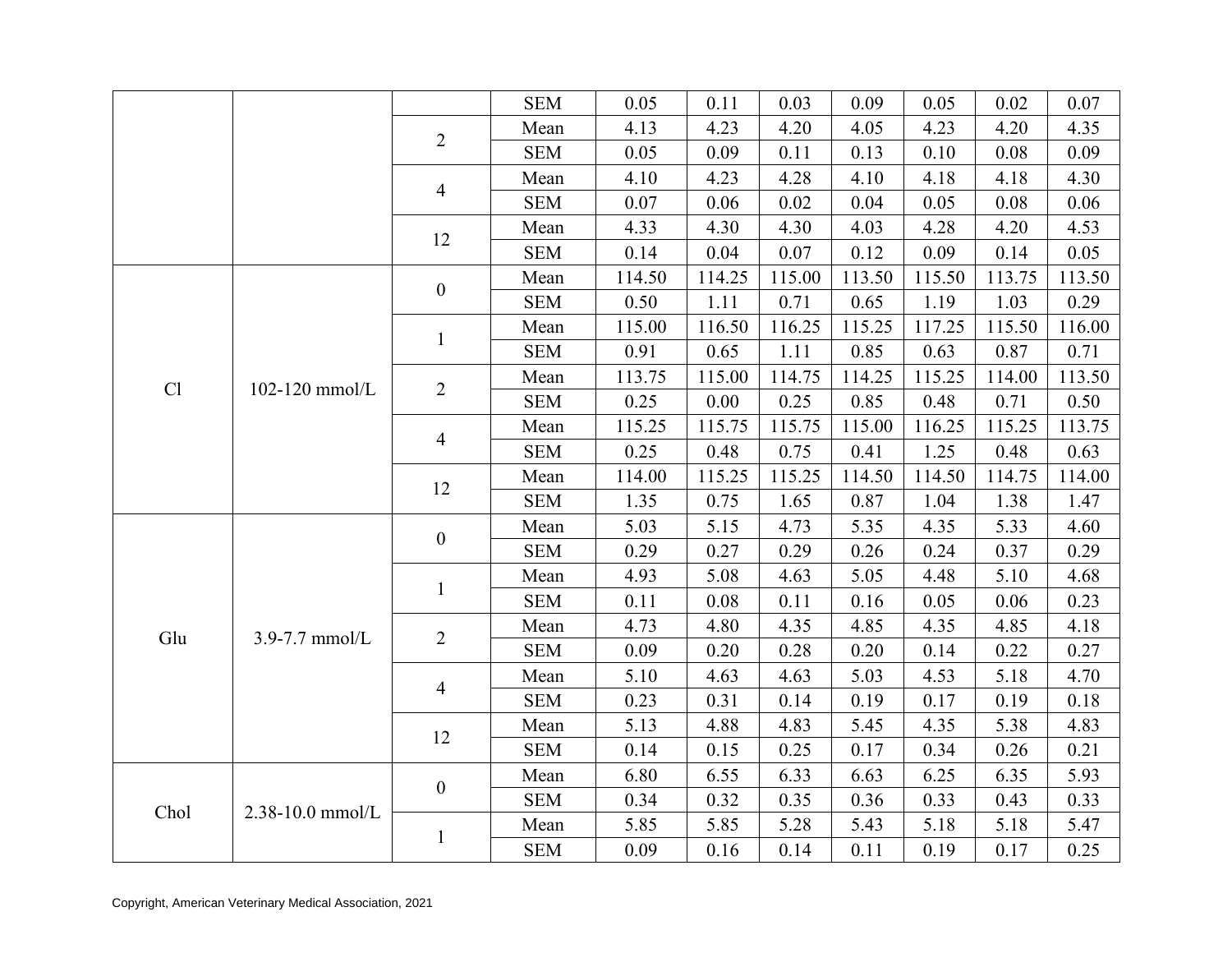|            |                      |                  | Mean       | 6.35   | 6.28   | 5.73   | 5.80   | 5.45   | 5.40   | 5.28   |
|------------|----------------------|------------------|------------|--------|--------|--------|--------|--------|--------|--------|
|            |                      | $\overline{2}$   | <b>SEM</b> | 0.60   | 0.54   | 0.33   | 0.41   | 0.50   | 0.44   | 0.45   |
|            |                      |                  | Mean       | 5.88   | 5.85   | 5.53   | 5.65   | 5.40   | 5.18   | 5.21   |
|            |                      | $\overline{4}$   | <b>SEM</b> | 0.42   | 0.36   | 0.35   | 0.32   | 0.34   | 0.30   | 0.20   |
|            |                      |                  | Mean       | 6.70   | 6.50   | 6.17   | 6.08   | 6.35   | 6.15   | 6.30   |
|            |                      | 12               | <b>SEM</b> | 0.36   | 0.40   | 0.61   | 0.55   | 0.69   | 0.47   | 0.51   |
|            |                      |                  | Mean       | 0.68   | 0.76   | 1.08   | 0.76   | 1.24   | 0.92   | 0.95   |
|            |                      | $\boldsymbol{0}$ | <b>SEM</b> | 0.01   | 0.04   | 0.14   | 0.06   | 0.21   | 0.15   | 0.18   |
|            |                      |                  | Mean       | 0.57   | 0.83   | 0.83   | 0.39   | 0.96   | 0.52   | 0.74   |
|            |                      | $\mathbf{1}$     | <b>SEM</b> | 0.07   | 0.12   | 0.09   | 0.04   | 0.23   | 0.04   | 0.06   |
|            |                      |                  | Mean       | 0.65   | 0.83   | 0.68   | 0.50   | 0.72   | 0.55   | 0.70   |
| <b>TG</b>  | $0.33 - 3.32$ mmol/L | $\overline{2}$   | <b>SEM</b> | 0.04   | 0.08   | 0.05   | 0.02   | 0.04   | 0.05   | 0.04   |
|            |                      |                  | Mean       | 0.57   | 0.85   | 0.75   | 0.47   | 0.80   | 0.48   | 0.67   |
|            |                      | $\overline{4}$   | <b>SEM</b> | 0.07   | 0.20   | 0.13   | 0.05   | 0.15   | 0.07   | 0.05   |
|            |                      |                  | Mean       | 0.69   | 0.87   | 1.32   | 0.56   | 1.20   | 0.86   | 0.94   |
|            |                      | 12               | <b>SEM</b> | 0.07   | 0.13   | 0.42   | 0.10   | 0.10   | 0.21   | 0.05   |
|            |                      |                  | Mean       | 451.25 | 473.75 | 470.00 | 416.50 | 487.00 | 418.50 | 450.00 |
|            |                      | $\boldsymbol{0}$ | <b>SEM</b> | 20.03  | 28.84  | 10.46  | 29.43  | 17.21  | 42.37  | 18.43  |
|            |                      | $\mathbf{1}$     | Mean       | 480.50 | 500.00 | 530.50 | 431.25 | 490.00 | 406.50 | 484.25 |
|            |                      |                  | <b>SEM</b> | 41.19  | 26.44  | 38.41  | 35.15  | 31.55  | 43.80  | 41.23  |
| Amylase    | 290-1125 U/L         | $\overline{2}$   | Mean       | 419.50 | 415.25 | 410.75 | 391.50 | 431.25 | 383.75 | 430.50 |
|            |                      |                  | <b>SEM</b> | 15.11  | 15.45  | 14.74  | 12.84  | 13.52  | 8.59   | 31.40  |
|            |                      | $\overline{4}$   | Mean       | 510.25 | 565.00 | 535.00 | 474.50 | 519.50 | 482.00 | 539.00 |
|            |                      |                  | <b>SEM</b> | 33.42  | 47.21  | 45.93  | 48.68  | 53.26  | 51.19  | 41.48  |
|            |                      | 12               | Mean       | 384.50 | 391.25 | 369.75 | 352.25 | 402.75 | 347.00 | 412.25 |
|            |                      |                  | <b>SEM</b> | 14.82  | 17.67  | 15.07  | 15.80  | 12.93  | 10.78  | 10.70  |
|            |                      | $\boldsymbol{0}$ | Mean       | 44.75  | 43.75  | 43.00  | 44.50  | 46.00  | 48.75  | 43.00  |
|            |                      |                  | <b>SEM</b> | 7.88   | 9.04   | 8.91   | 7.82   | 9.08   | 9.59   | 7.65   |
| <b>PSL</b> | 24-140 U/L           | $\mathbf{1}$     | Mean       | 74.00  | 61.50  | 62.75  | 55.75  | 63.50  | 59.75  | 64.75  |
|            |                      |                  | <b>SEM</b> | 18.16  | 15.22  | 15.17  | 13.77  | 14.77  | 15.45  | 15.07  |
|            |                      | $\overline{2}$   | Mean       | 48.25  | 44.75  | 48.25  | 47.75  | 44.50  | 47.00  | 49.00  |